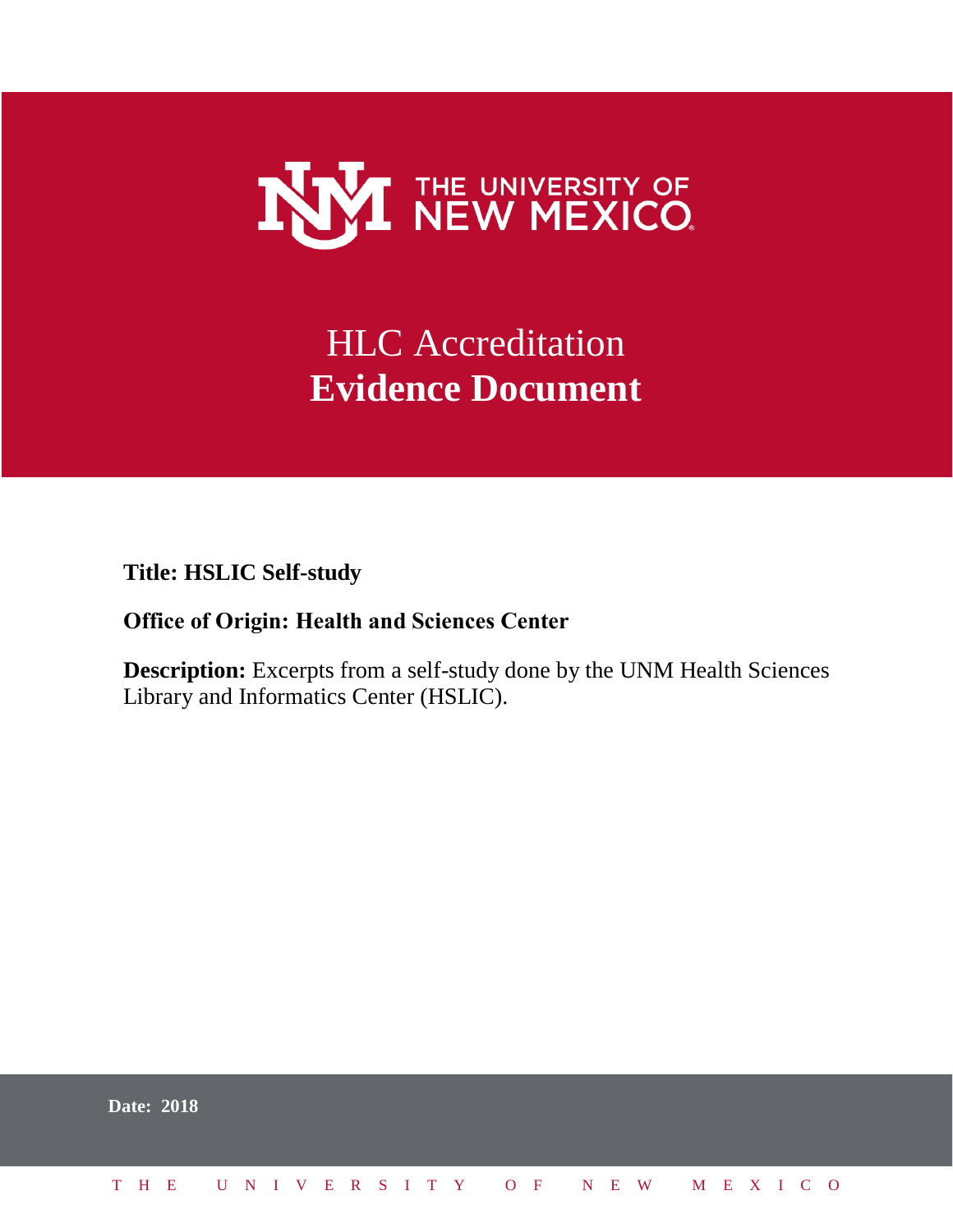## 8:30 am **Library/Information resources** [Domenici West 3110]

*Topics for discussion include:*

- *Element 5.8: Library resources/Staff*
- $\bullet$ *Element 5.9: Information Technology Resources/Staff*

# **5.8 LIBRARY RESOURCES/STAFF**

A medical school provides ready access to well-maintained library resources sufficient in breadth of holdings and technology to support its educational and other missions. Library services are supervised by a professional staff that is familiar with regional and national information resources and data systems and is responsive to the needs of the medical students, faculty members, and others associated with the institution.

#### **5.8 SUPPORTING DATA**

| Table 5.8-1   Student Satisfaction with the Library                                                         |         |          |            |          |            |  |  |  |  |  |
|-------------------------------------------------------------------------------------------------------------|---------|----------|------------|----------|------------|--|--|--|--|--|
| Provide school and national benchmark data from the AAMC Graduation Questionnaire (GQ) on the percentage of |         |          |            |          |            |  |  |  |  |  |
| respondents who were <i>satisfied/very satisfied</i> (aggregated) with the library.                         |         |          |            |          |            |  |  |  |  |  |
|                                                                                                             | GO 2015 |          | GO 2016    | GO 2017  |            |  |  |  |  |  |
| National %<br>School $\%$                                                                                   |         | School % | National % | School % | National % |  |  |  |  |  |
| 86%                                                                                                         | 86%     | 95%      | 86%        | 94%      | 86%        |  |  |  |  |  |

#### **Table 5.8-2 | Student Satisfaction with the Library by Curriculum Year**

As available, provide data from the independent student analysis, by curriculum year, on the percentage of respondents who were *satisfied/very satisfied* (aggregated) with the library and library resources. Add rows for each additional question on the student survey.

| <b>Survey Question</b>                                 | YEAR <sub>1</sub> | YEAR 2           | YEAR <sub>3</sub> | YEAR 4           |
|--------------------------------------------------------|-------------------|------------------|-------------------|------------------|
|                                                        | 99% "Somewhat     | 89% "Somewhat    | 96% "Somewhat     | 91% "Somewhat    |
| Ease of access to library resources and holdings       | Satisfied" and    | Satisfied" and   | Satisfied" and    | Satisfied" and   |
|                                                        | "Very Satisfied"  | "Very Satisfied" | "Very Satisfied"  | "Very Satisfied" |
| Hours of operation of HSLIC                            | 77%               | 74%              | 81%               | 86%              |
| Quality of library support staff and services          | 97%               | 91%              | 94%               | 95%              |
| Availability of library support staff and services     | 97%               | 91%              | 96%               | 97%              |
| Breadth of reference material and online journal       |                   |                  |                   |                  |
| subscriptions available for basic science and clinical | 96%               | 92%              | 92%               | 97%              |
| vears                                                  |                   |                  |                   |                  |

#### **Table 5.8-3 | Medical School Library Resources and Space**

Provide the following information for the most recent academic year. Schools with regional campuses may add rows for each additional library.

| $\text{\L}$ 1brary/ $^{\prime}$<br>Campus (as | Fotal current journal       | # of book titles               | # of      | m<br>otal<br>user | $#$ of publid |
|-----------------------------------------------|-----------------------------|--------------------------------|-----------|-------------------|---------------|
| appropriate)                                  | subscriptions (all formats) | (all formats)                  | databases | seating           | workstation   |
|                                               | 2,761                       | ົ<br>$\mathbf{\sim}$<br>33.234 |           | 270               |               |

#### **Table 5.8-4 | Medical School Library Staffing**

Provide the number of staff FTEs in the following areas, using the most recent academic year. Schools with regional campuses may add rows for each additional library/campus.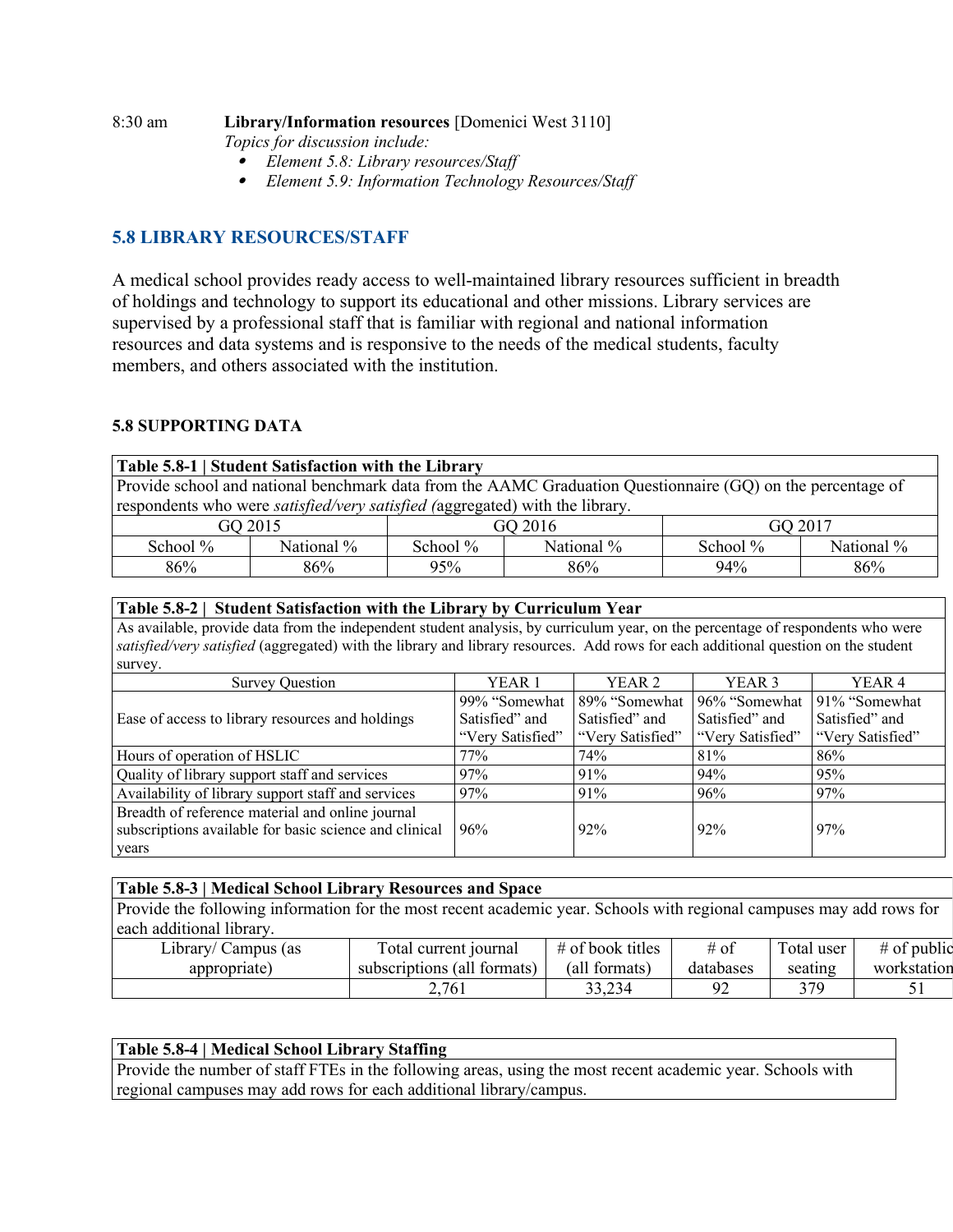| Professional Staff | Technical and<br>Paraprofessional Staff | Part-time Staff<br>(e.g., student workers) |
|--------------------|-----------------------------------------|--------------------------------------------|
| .4.9               |                                         | 3.29                                       |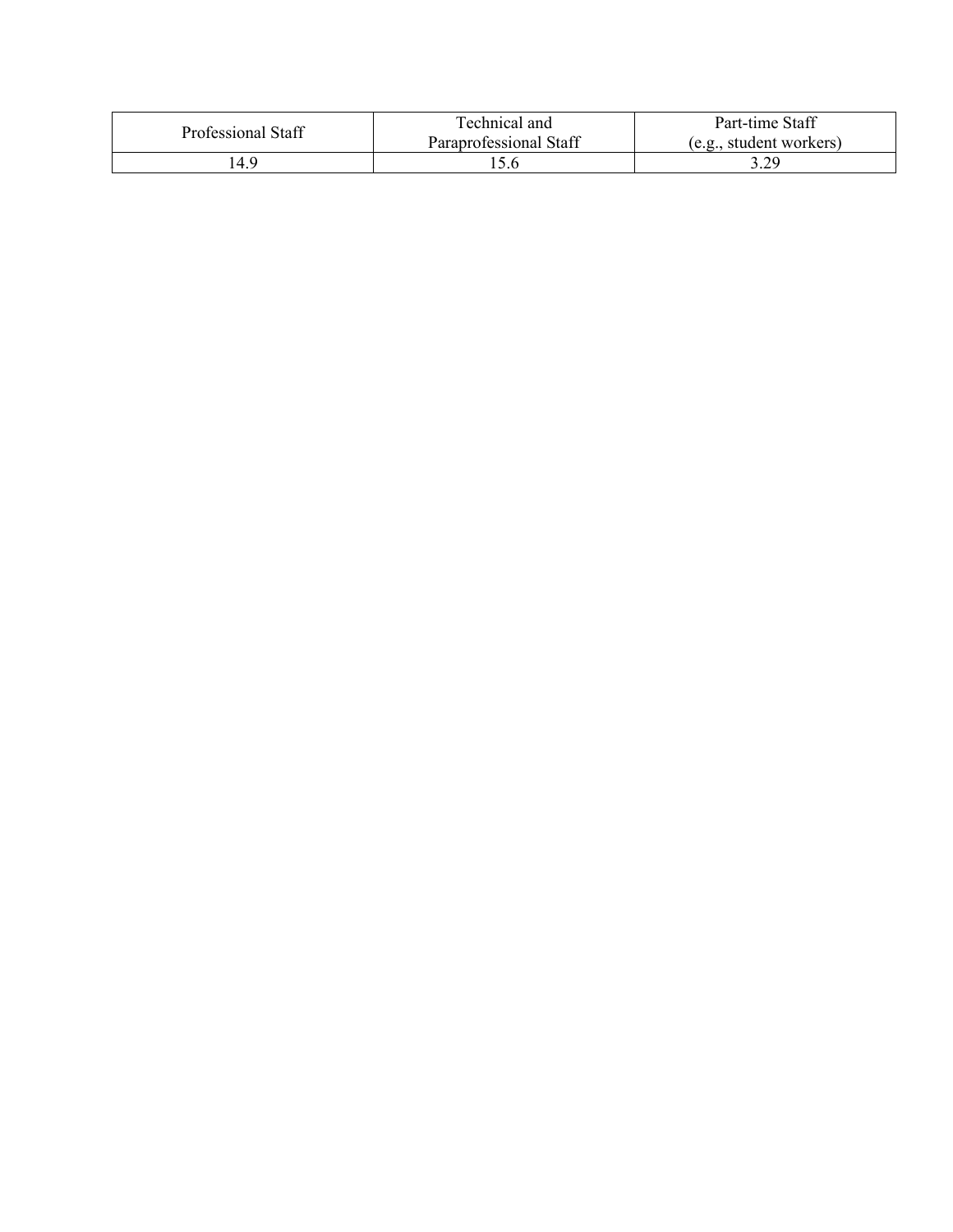#### **5.8 NARRATIVE RESPONSE**

a. Provide the title and organizational locus of the individual to whom the library director reports.

Holly Shipp Buchanan, MLn, MBA, EdD, AHIP, FMLA, holds the titles of Professor in the School of Medicine and Executive Director of the Health Sciences Library and Informatics Center [HSLIC]. Dr. Buchanan reports to Richard Larson, MD, PhD, Executive Vice Chancellor and Vice Chancellor for Research for The University of New Mexico Health Sciences Center.

b. Describe whether the library staff is involved in curriculum planning, curriculum governance (e.g., by participation in the curriculum committee or its subcommittees), or in the delivery of any part of the medical education program?

The UNM Health Sciences Library and Informatics Center (HSLIC) collaborates with major user groups with an envoy (liaison) service. The envoy to the Undergraduate Medical Education, Jonathan Eldredge, MLS, PhD, AHIP, is heavily involved in the curriculum. The medical school curriculum has undergone significant changes and Dr. Eldredge has been fully engaged in this process through his service as a member and now as Vice-Chair of the Curriculum Committee. He also has served on the committee that created the new required three-semester Clinical Reasoning course and he has taught in all three semesters of this course. This course includes several AAMC informatics competencies. Stuart Nelson, MD, BioMedical Informatics faculty member and Patricia Bradley, MLS, Native and Distance Services Librarian, recently began teaching one of these three semesters in this course. Dr. Eldredge previously served as Co-Director of the three-year Evidence Based Practice course and he continues this Co-Director role in planning and teaching in the new required three-semester Quantitative Medicine course. The other AAMC informatics competencies are covered in this course in the context of Evidence Based Practice. Dr. Eldredge teaches in the Health of New Mexico course for all first-year students and teaches throughout the year in the Family Practice Clerkship for all third-year students. Ingrid Hendrix, MLS, AHIP and Sarah Morley, MLS, PhD, AHIP teach a segment of the Doctoring course for second-year students titled Considerations in Caring with Patients with Physical Disabilities. HSLIC faculty members Karen McElfresh, MSLS, AHIP, Laura Hall, MFA, and Jacob Nash, MSLIS orient new medical students to the information resources they will need to succeed during medical school.

All medical students must complete a research or quality assurance project in order to graduate. HSLIC faculty contact their assigned students to offer customized individual research consults to help student complete this research requirement. Some HSLIC faculty also serve as faculty mentors for students' required research projects.

c. List any other schools and/or programs served by the main medical school library.

The UNM Health Sciences Center offers degree programs through:

College of Nursing College of Pharmacy College of Population Health

A full list of academic programs at the UNM Health Sciences Center can be found at: <https://hsc.unm.edu/students>

The UNM School of Medicine offers degrees through the following programs other than the medical school curriculum or its residencies: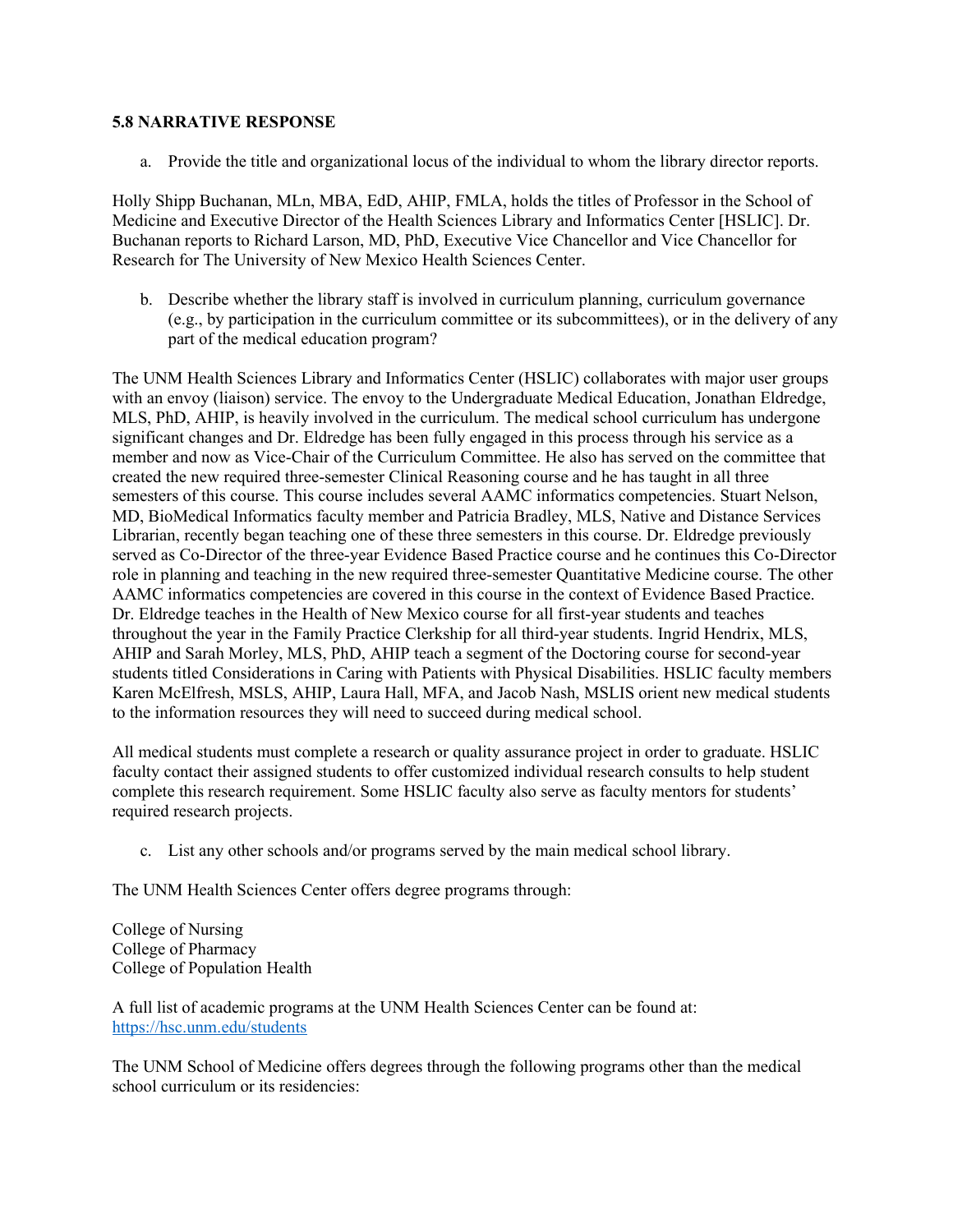Biomedical Sciences Graduate Program Dental Hygiene Emergency Medicine Services Medical Laboratory Sciences Occupational Therapy Physical Therapy Physician Assistant Program Radiological Sciences

Graduate Medical Education at the UNM School of Medicine encompasses 55 residency and fellowship programs in a variety of medical specialties. Details can be found at: http://som.unm.edu/education/gme/index.html

d. Describe medical student and faculty access to electronic and other library resources across all sites, including regional campuses. Are the library collections listed above available to medical students and faculty at sites separate from the medical school campus?

All medical students and contract faculty have password protected access to all HSLIC electronic resources via the Internet from on-campus locations as well as all clinical training sites.

#### **HSLIC Overview**

UNM's Health Sciences Library and Informatics Center (HSLIC) ([https://hslic.unm.edu\)](https://hslic.unm.edu/), located centrally on the HSC campus, uses advanced information systems and a state-of-the-art collection of electronic, print and multimedia materials to serve the needs of all UNM's Health Sciences Center (HSC) students, faculty, staff and health care providers. HSLIC is the only federally designated resource library to serve New Mexico's health information needs, including those of the state's 22 native nations. In addition to offering reference services, online literature searches, Interlibrary Loan and document delivery, HSLIC faculty librarians and staff provide instruction in the use of health-related resources and information technologies.

Overall, 87% of respondents to the Institutional Student Assessment conducted in the fall of 2016 indicated they were satisfied with library space and over 90% were satisfied with ease of access to library resources, textbooks and course reserve materials.

#### **HSLIC Facilities and Educational Technology**

The HSLIC is a 40,749 square foot facility open 7 days per week, 94.5 hours per week. Online access to digital resources is available 24 hours a day, 7 days a week. HSLIC is open until 11:00 pm except Fridays and Saturdays when it closes at 6:00 p.m. The HSLIC is comprised of 3 floors; the upper two floors are designated as quiet study areas and have a variety of study spaces, including individual and group study rooms, individual carrels, and reading areas. Within the building are 48 publicly accessible computers, 9 group study rooms, 6 individual study rooms, public seating for 469, a 50-seat classroom, and a 12-seat computer classroom. A second electronic classroom with 26 workstations is located in a building southeast of the library. The classrooms are equipped with an instructor workstation, LCD projector and whiteboard. The workstations have access to the Internet, email, electronic resources, and Microsoft applications. HSLIC also maintains a computerized testing center and two mobile carts with laptops for educational use. Faculty can schedule any of these resources through an online scheduling system. Curricular support software can be loaded and maintained on the workstations by HSLIC staff as needed.

Students can reserve study rooms for up to 3 hours per day using an automated online reservation system. Although HSLIC staff encourages advance reservations for the study rooms, open rooms may be occupied under a first-come first-served system. Statistics for group study rooms in FY2016-17 show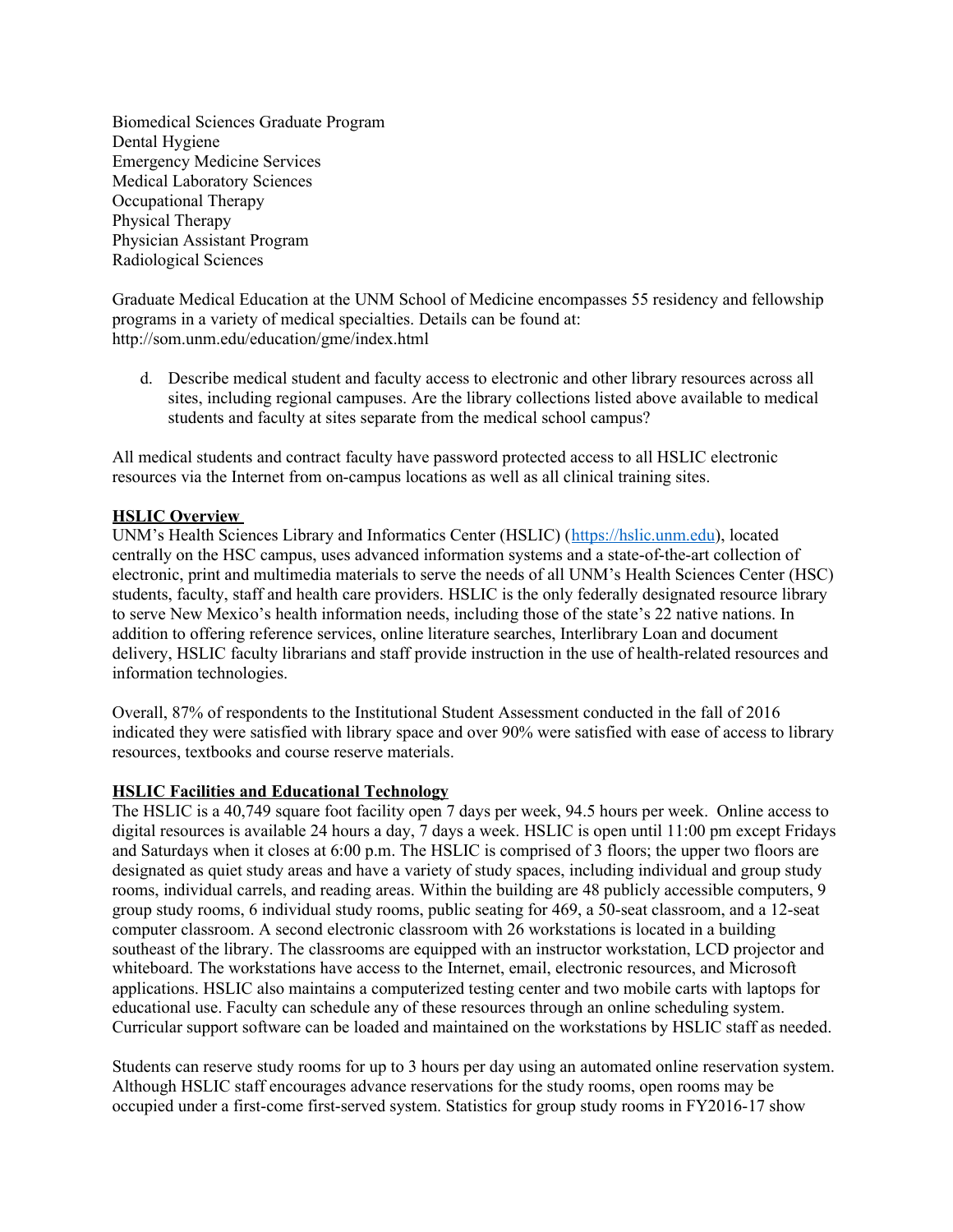5,152 reservations, a 59% increase over the previous fiscal year. Additional study space is now available nearby in the Domenici Center for Health Sciences Education: the new HEB 3 part of the North Wing that opened Fall 2017 adds 20 small group rooms that may be used for student study when not in use for instructional purposes. In addition, student study is allowed in the Interprofessional Healthcare Simulation Center at designated times. Finally, part of the North Wing is accessible to students 24/7 through badge access which provides student study in conference rooms and the #2410 classroom. Study space is also available 24/7 by badge access in the student lounge of the Domenici Center.

Since the last LCME site visit in 2008, a number of remodeling projects have taken place in the HSLIC building. The interior of the facility was rejuvenated and brought into compliance with ADA regulations. Acting in response to comments gathered from customer satisfaction surveys (2011, 2013 and 2015), the HSLIC purchased new photocopiers, additional workstations and printers (black & white and color), a scanner, a swipe-card system for printing and copying, expanded wireless-enabled seating and quiet study space, and installed two portable-device charging stations, three treadmills, and beverage and snack vending machines. In FY12, the HSLIC remodeled a 3rd floor study room to become a lactation room for mothers. A new suite of modular study rooms with a common lounge area was created. Each of the five study rooms within the suite is capable of seating ten and includes a large wall-mounted monitor to which students can easily connect their laptops, wireless internet access and a white board. In the suite's common area, there is a charging station, and another charging station was installed on the main floor. In FY16 enhanced lighting and furniture reconfiguration took the place of one section of bound journals to make room for open study areas on the 4th floor as well as the 3rd floor (with personal study "pea pod" seating). In FY17, the chairs were replaced throughout the library with adjustable seats that are on wheels, and the 4th floor bathrooms were remodeled.

#### **Workstations and printing**

The HSLIC provides 48 workstations in the public computing area and throughout the library for student, faculty, and resident use. All computers have access to HSLIC's and University Libraries' electronic resources as well as to email, the Internet, and web-based courseware. The current Microsoft Office suite of applications and curricular programs are available on the public computing workstations. The public computing area also has a scanner and two multi-function printer/copiers that are capable of printing in black-and-white and color. All HSC students, including medical students, receive a \$10 print credit in the fall and spring that can be used on these printers. There is an additional scanning station on the 3rd floor of the library by the bound journals.

While most respondents to the Institutional Student Assessment were satisfied with printing services, during the assessment administration period, HSLIC noted that some student ID cards did not have the HSC's print credit loaded. HSLIC is working with the UNM Hospital Security badge office, the UNM LoboCard office and UNM Information Technologies to monitor whether this is a recurring issue or an anomaly. As an interim solution, HSLIC staff provides students with temporary copy cards to print their materials for free, when the print credit does not appear on their ID cards. Beginning in Fall 2017, HSLIC is testing use of wireless printing capabilities for students at the Health Sciences Center.

#### **Network access**

The HSLIC has two wired Internet connections for students to use with their own laptop computers. Wireless Internet access is available throughout the building and throughout much of the UNM Campus. The ability to access patient records through a secure Citrix ICA client connection is available in two private locations within the library. Each privacy booth includes a table, chair, and laptop for use by medical students, faculty, and residents.

#### **Services**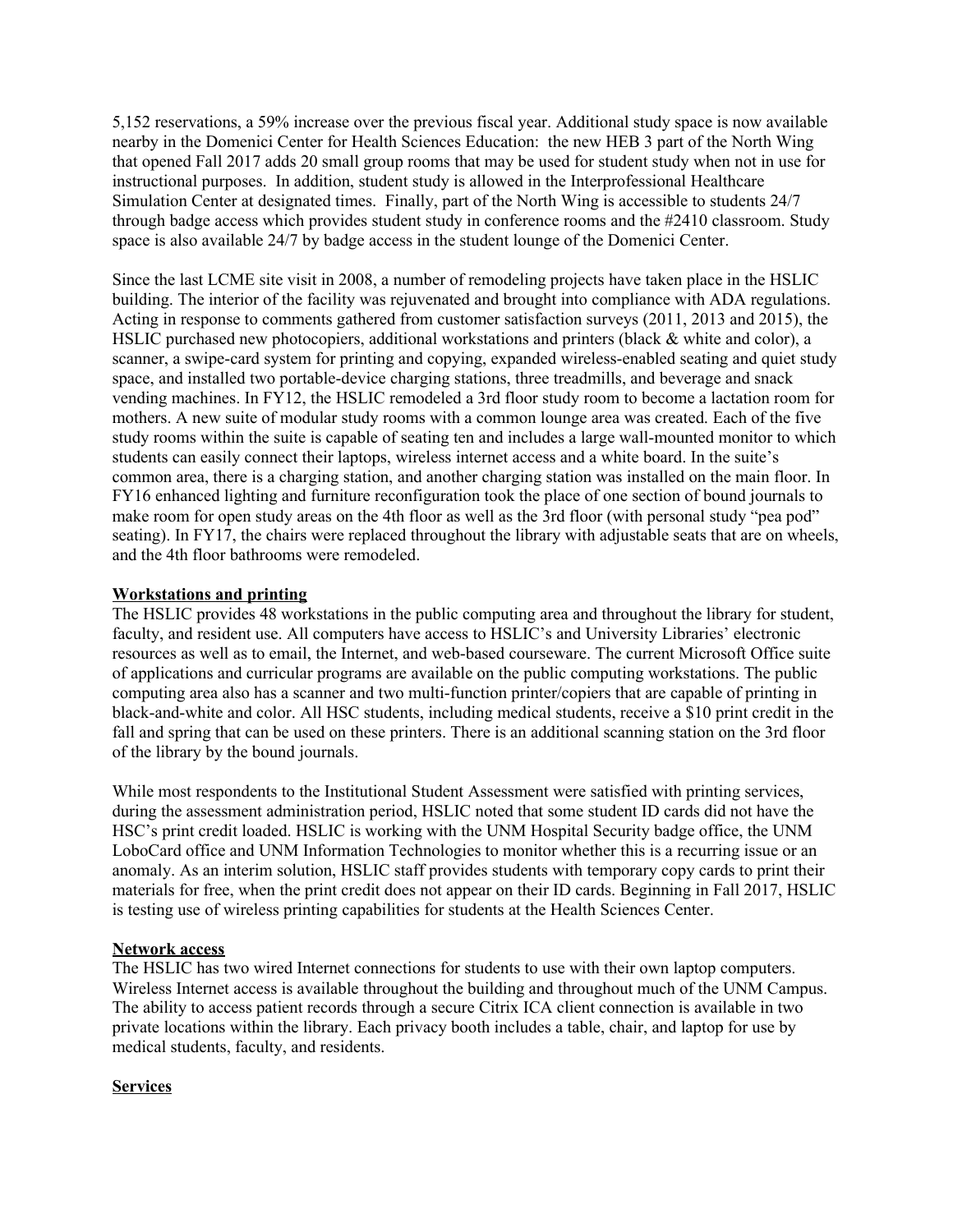As of November 2016 HSLIC employs 15 professional staff, 16 technical staff and several student employees. Library faculty hold a primary appointment in the School of Medicine. Service Point staff provide services to walk-in, telephone, email and text users, including: library circulation, reference assistance, class and group study room scheduling, troubleshooting public printing and photocopying and checkouts of print materials, room keys, laptops, iPads, adapters, iClickers and anatomic models. Library staff members provide limited over-the-counter technology support to patrons before directing them to the IT support staff in the office adjacent to the Service Point.

Reference services, provided by Service Point staff and librarians, are available in person whenever the building is open, by phone, email [\(reflib@salud.unm.edu\)](mailto:reflib@salud.unm.edu), or text. Individual consultation with a library faculty member is recommended for more in-depth requests. Offerings are provided in individual, small and large group settings in both credit and non-credit courses. These offerings are held during new student orientations, individual consults, informatics labs, and reference sessions. All library faculty engage in liaison activities through the HSLIC Envoy Program [https://hslic.unm.edu/library/envoys.html.](https://hslic.unm.edu/library/envoys.html) Departmental envoys provide customized instruction, consultation, and support at the request of students, faculty, or staff. Envoys are assisted by various HSLIC staff and faculty as necessary. Ninety percent of respondents to the Institutional Student Assessment indicated satisfaction with the quality and availability of library support staff and services.

A 50-seat classroom on the 4th floor was constructed and opened spring semester 2016. HSLIC also manages the Domenici Center for Health Sciences Education complex. HSLIC schedules meeting room and classrooms, holds demonstrations on how to use the Center's teaching technology and provides technical support for that technology. The northeast building of the complex houses a 28,000-square-foot Interprofessional Healthcare Simulation Center (IHSC). The IHSC contains a mock community pharmacy, simulated in-patient rooms, and drop-in skills lab and exam rooms and is used by all medicine, nursing, and pharmacy students.

#### **HSLIC Collection Services**

Health Sciences Center students, faculty, staff and preceptors have access to over 137,000 total volume holdings, 2,438 electronic serials subscriptions, and 92 health related-databases. Over the past three years HSLIC has increased its number of electronic books and journals, while still maintaining a core print collection. To assure reliable and easy access to library resources, link resolver software allowing oneclick access to full-text of licensed articles from four major databases was purchased and implemented as was new enhanced software allowing remote access. Major reference texts that can be licensed for multiple users are considered for purchase when they become available electronically. The move towards more electronic holdings has been in response to student and faculty member need to have library resources available 24/7. Since 2013/2014 electronic serials subscriptions have increased 125% while electronic monographs are up 464%. Materials not owned or licensed by UNM may be requested through Interlibrary Loan at no cost to the requester. Over 90% of respondents to the Institutional Student Assessment expressed satisfaction with the breadth of reference materials, databases and online journal access.

Online resources provide readily available information for use in clinical settings and for answering student learning issues. Material from these resources (i.e., multimedia, textbook chapters, guidelines, etc.) may be used by faculty to post curricular content within one of the several course management systems used at the HSC (i.e., SharePoint, Moodle, Bright Space or One45) or as print reserve material. Online self-study examination preparation and review is offered by the library through online resources (e.g., Access Medicine, Access Pharmacy) and print materials

(<http://libguides.health.unm.edu/boardreview>). Access to the full range of HSLIC and UNM University Library online resources are available anytime, anywhere to students, staff, faculty, and preceptors by logging in with a NetID and password.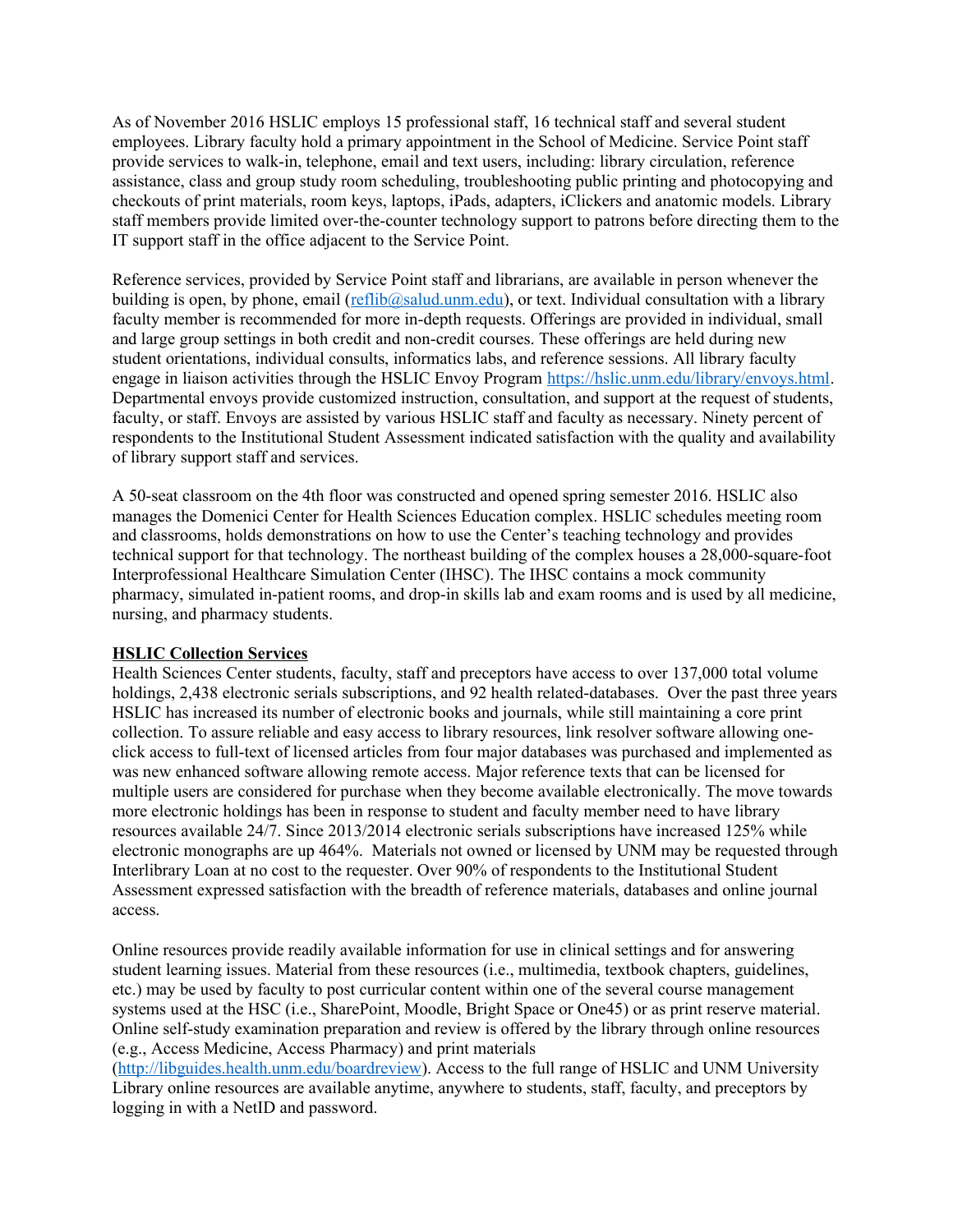In order to improve collection holdings and respond to student and faculty needs, HSLIC invites participation in selecting new resources. Recommendations may be made electronically via the HSLIC website or through the faculty envoy. The HSLIC endeavors to fill as many of these requests as possible, depending on demand and the availability of funding. The HSLIC Collection Development Manual, revised in 2015, provides information on the scope and coverage of the collection and the decision making process related to managing the collection. [\(http://libguides.health.unm.edu/colldevmanual](http://libguides.health.unm.edu/colldevmanual))

e. Briefly summarize any partnerships that extend the library's access to information resources. For example, does the library interact with other university and/or affiliated hospital libraries?

The Health Sciences Library and Informatics Center (HSLIC) is a member of numerous consortia, university wide, regionally, and at the national level. At the university level, the HSLIC engages with the UNM University Libraries in collaborative projects such as resource purchasing and maintenance and scholarly communication activities. The HSLIC also participates in the New Mexico Consortium of Academic Libraries (NMCAL) and the South Central Academic Medical Libraries (SCAMeL), Reciprocal interlibrary loan fees and joint resource purchases are available to the HSLIC as members of the SCAMeL and NMCAL consortia. Library resources are available electronically to UNM medical students, residents and faculty who are stationed at the Veteran's Administration Medical Center and other clinical sites around the state. The HSLIC provides article delivery from our collection to clinicians and hospital libraries throughout New Mexico.

f. List the regular library hours. If there are additional hours during which medical students have access to all or part of the library for study, provide these as well.

Regular HSLIC hours:

| Monday-Thursday | 7:00am-11:00pm         |
|-----------------|------------------------|
| Friday          | 7:00am-6:00pm          |
| Saturday        | $9:30$ am-6:00pm       |
| Sunday          | $12:00$ pm- $11:00$ pm |

All medical students additionally have access to a 24-hour study lounge area managed by HSLIC in the adjacent Domenici Center. In addition students have 24x7 access to portions of the Domenici Center and Fitz Hall, thus providing access to small group study rooms and lounge seating. The Library is open 357 days a year for a total of 94.5 service hours per week, with digital access 24/7. University Libraries and the HSLIC provide remote access to online resources through the use of a proxy server as licensing permits. Wireless technologies have been implemented across campus and the HSLIC Service Point staff are available to assist users with accessing network resources on their mobile devices.

While student responses from first and second year students on their independent survey were lower than years three and four with respect to satisfaction with library hours of operation, analysis of actual usage shows a relatively low use of the library facility and of the Domenici Center Student Lounge during late evenings. Given the high cost of renovations necessary to make the library accessible 24x7 along with the low use of the facility during late evenings when the library is open, library leadership believes keeping the Domenici Center Student Lounge and portions of the north wing of Domenici Center open 24x7 are adequate to meet late night study usage demands.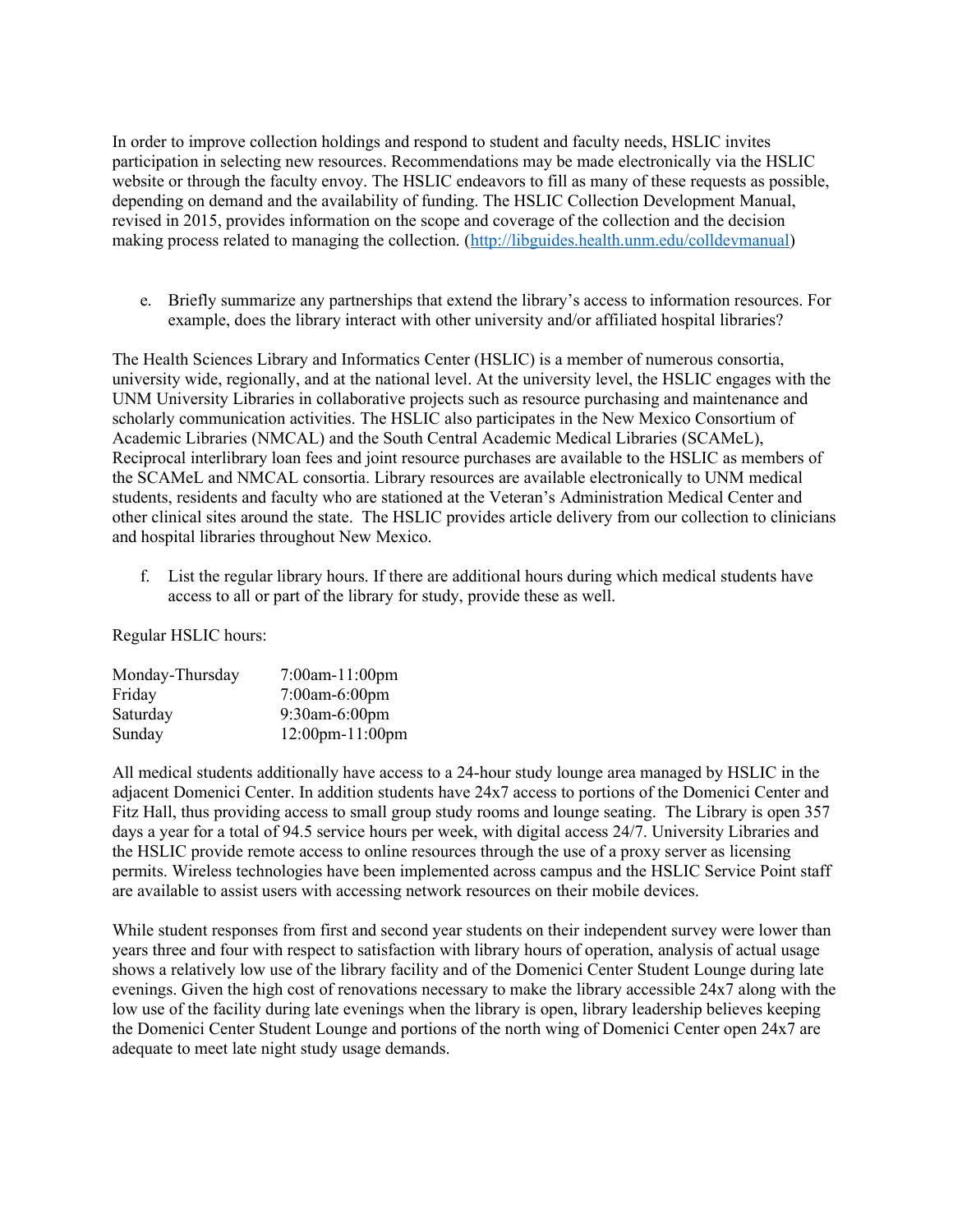# **5.9 INFORMATION TECHNOLOGY RESOURCES/STAFF**

A medical school provides access to well-maintained information technology resources sufficient in scope to support its educational and other missions. The information technology staff serving a medical education program has sufficient expertise to fulfill its responsibilities and is responsive to the needs of the medical students, faculty members, and others associated with the *institution* 

# **5.9 SUPPORTING DATA**

| <b>Table 5.9-1   Student Satisfaction with Computer Resource Center</b>                                 |     |             |            |             |            |  |  |  |  |  |
|---------------------------------------------------------------------------------------------------------|-----|-------------|------------|-------------|------------|--|--|--|--|--|
| Provide school and national benchmark data from the AAMC Graduation Questionnaire (GQ) on percentage of |     |             |            |             |            |  |  |  |  |  |
| respondents who were <i>satisfied/very satisfied</i> (aggregated) with the computer resource center.    |     |             |            |             |            |  |  |  |  |  |
| GO 2015                                                                                                 |     |             | GO 2016    | GO 2017     |            |  |  |  |  |  |
| National %<br>School $\%$                                                                               |     | School $\%$ | National % | School $\%$ | National % |  |  |  |  |  |
| $87\%$                                                                                                  | 85% | 93%         | 83%        | 92%         | 85%        |  |  |  |  |  |

#### **Table 5.9-2 | Student Satisfaction with IT Resources by Curriculum Year**

As available, provide data from the independent student analysis, by curriculum year, on the percentage of respondents who were *satisfied/very satisfied* (aggregated) with computer/IT resources. Add rows for each additional question area on the student survey. Schools with regional campuses should specify the campus in each row.

| Survey Question (Campus as applicable)                             | YEAR <sub>1</sub> | YEAR 2                       | YEAR <sub>3</sub> | YEAR <sub>4</sub> |
|--------------------------------------------------------------------|-------------------|------------------------------|-------------------|-------------------|
|                                                                    | 99% "Somewhat"    | 89% "Somewhat 93% "Somewhat" |                   | 97% "Somewhat"    |
| Accessibility of the IT support desk and<br>services through HSLIC | Satisfied" and    | Satisfied" and               | Satisfied" and    | Satisfied" and    |
|                                                                    | "Very Satisfied"  | "Very Satisfied"             | "Very Satisfied"  | "Very Satisfied"  |
| Access to printing services at HSLIC                               | 74%               | 81%                          | 85%               | 97%               |
| Adequacy and availability of wireless                              | 87%               | 82%                          | 82%               | 80%               |
| access throughout the North Campus                                 |                   |                              |                   |                   |

## **Table 5.9-3 | Medical School IT Resources**

Provide the following information based on the most recent academic year. Schools with regional campuses should specify the campus in each row.

| Campus<br>(if applicable) | How many<br>computer<br>classrooms are<br>accessible to<br>medical students? | How many<br>computers or<br>workstations are in<br>each computer<br>classroom? | Is there a wireless<br>network<br>on campus?<br>(Y/N) | Is there a wireless<br>network in<br>classrooms and<br>study spaces?<br>(Y/N) | Are there<br>sufficient<br>electrical<br>outlets<br>in educational<br>spaces to<br>allow<br>computer<br>use?<br>(Y/N) |
|---------------------------|------------------------------------------------------------------------------|--------------------------------------------------------------------------------|-------------------------------------------------------|-------------------------------------------------------------------------------|-----------------------------------------------------------------------------------------------------------------------|
| <b>UNM</b>                | 3 Physical                                                                   | 12, 26 and 76                                                                  |                                                       | v                                                                             | V*                                                                                                                    |
| <b>UNM</b>                | 4 Mobile                                                                     | 12, 20, 22, 67                                                                 | $\mathbf{v}$                                          |                                                                               | $V^*$                                                                                                                 |

\*The library has added charging stations for laptops, phones and other mobile devices on 2 of its 3 floors and there is an additional charging station in the shared student lounge space in the East Wing of the Domenici Center for Health Sciences Education. Recharging stationary bicycle is being piloted in Fitz Hall. The final phase of the Domenici Center that opened in Fall 2017 was intentionally planned to provide additional outlets for students in gathering spaces and classrooms.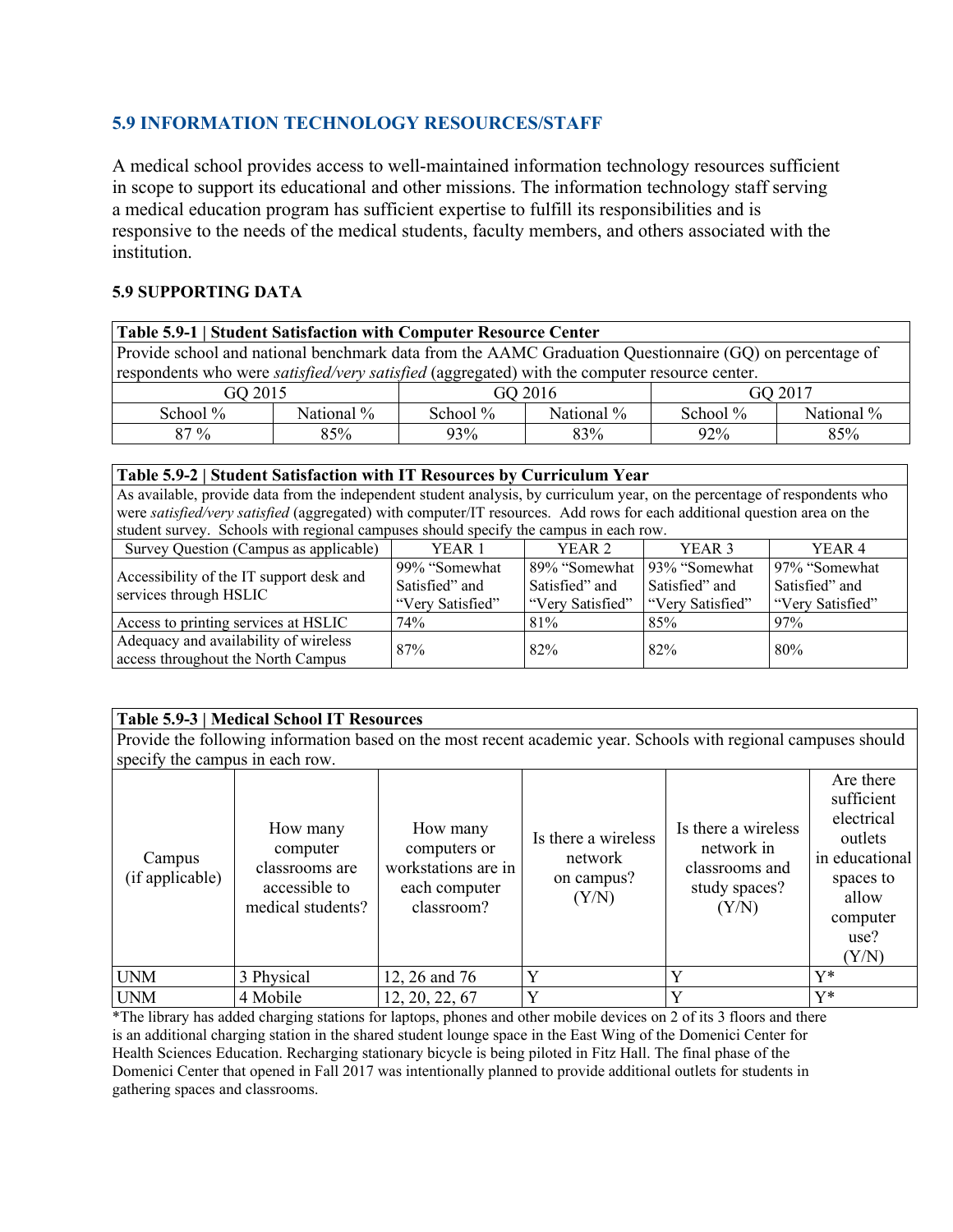| Table 5.9-4   Medical School IT Services Staffing                                                                      |                                                        |                      |                         |  |  |  |  |  |  |
|------------------------------------------------------------------------------------------------------------------------|--------------------------------------------------------|----------------------|-------------------------|--|--|--|--|--|--|
| Provide the number of IT staff FTEs in the following areas, using the most recent academic year. Schools with regional |                                                        |                      |                         |  |  |  |  |  |  |
|                                                                                                                        | campuses may add rows for each additional campus.      |                      |                         |  |  |  |  |  |  |
| Total # of                                                                                                             | Technical and<br>Part-time Staff<br>Professional Staff |                      |                         |  |  |  |  |  |  |
| <b>IT Staff FTEs</b>                                                                                                   |                                                        | <b>Support Staff</b> | (e.g., student workers) |  |  |  |  |  |  |
| 4 School of                                                                                                            |                                                        |                      |                         |  |  |  |  |  |  |
| Medicine                                                                                                               |                                                        |                      |                         |  |  |  |  |  |  |
| 14 HSC Chief                                                                                                           |                                                        |                      |                         |  |  |  |  |  |  |
| Information                                                                                                            | N/A                                                    |                      |                         |  |  |  |  |  |  |
| Office $(CIO)^*$                                                                                                       |                                                        |                      |                         |  |  |  |  |  |  |

\*Includes those from HSC CIO Tier 1 Technology Support, HSC CIO Tier 2 Technology Support, HSC CIO Classroom Technology Unit, HSC CIO IT Systems Unit. All of these staff support the entire HSC.

#### **5.9 NARRATIVE RESPONSE**

a. If a wireless network is not available in classrooms and study spaces, describe the adequacy of internet access points in educational spaces (e.g., in large classrooms, small classrooms, student study space).

Wireless networks are available in all SOM classrooms and educational spaces. The UNM Health Sciences Center provides two wireless networks that students may use in any location. The UNM Health Sciences Center is currently moving towards a new standard of providing one wireless access point for every ten seats in all classrooms. Study spaces located in various buildings utilize the existing wireless network in the building which they are located. In the event of the loss of wireless Internet access, the UNM Health Sciences Center has a robust wired network in all classrooms and study spaces that can host multiple wired connections. The UNM Health Sciences Center also has a variety of cellular providers with coverage on campus for broadband or hotspot access from broadband or hotspot enabled devices such as smartphones, tablets, or laptops. Additionally, the Health Sciences Library and Informatics Center houses forty-six wired workstations, eight laptops for checkout, and four wired network connections for students to connect their own laptop computers.

During the past 10 years, the HSC has regularly asked users, including students, about the adequacy of wireless access on the HSC campus. This feedback has led to development of standards such as providing one wireless access point for every ten seats. It also led to the creation of a mandatory login on the Health Sciences Center's guest wireless network to reduce congestion due to devices automatically connecting while not in use. According to the Institutional Student Assessment administered in the fall of 2016, 83% of respondents were satisfied/very satisfied with the wireless network. This indicates that previous dissatisfaction with connectivity within Fitz Hall and outdoor spaces as been addressed.

b. Describe the availability of telecommunications technology that links all instructional sites/campuses and how Information Technology (IT) services support(s) the delivery of distributed education. Describe how medical students, residents, and faculty are able to access educational resources (e.g., curriculum materials) from off-campus sites.

The UNM Health Sciences Center has a number of telecommunications technologies available that support distributed education. These technologies include conference phones, a portable Polycom (H.323) multi-site video conferencing system, Multi-site web conferencing services utilizing Zoom, eighteen classrooms with Sonic Foundry Mediasite recorders for live broadcast, recording and playback,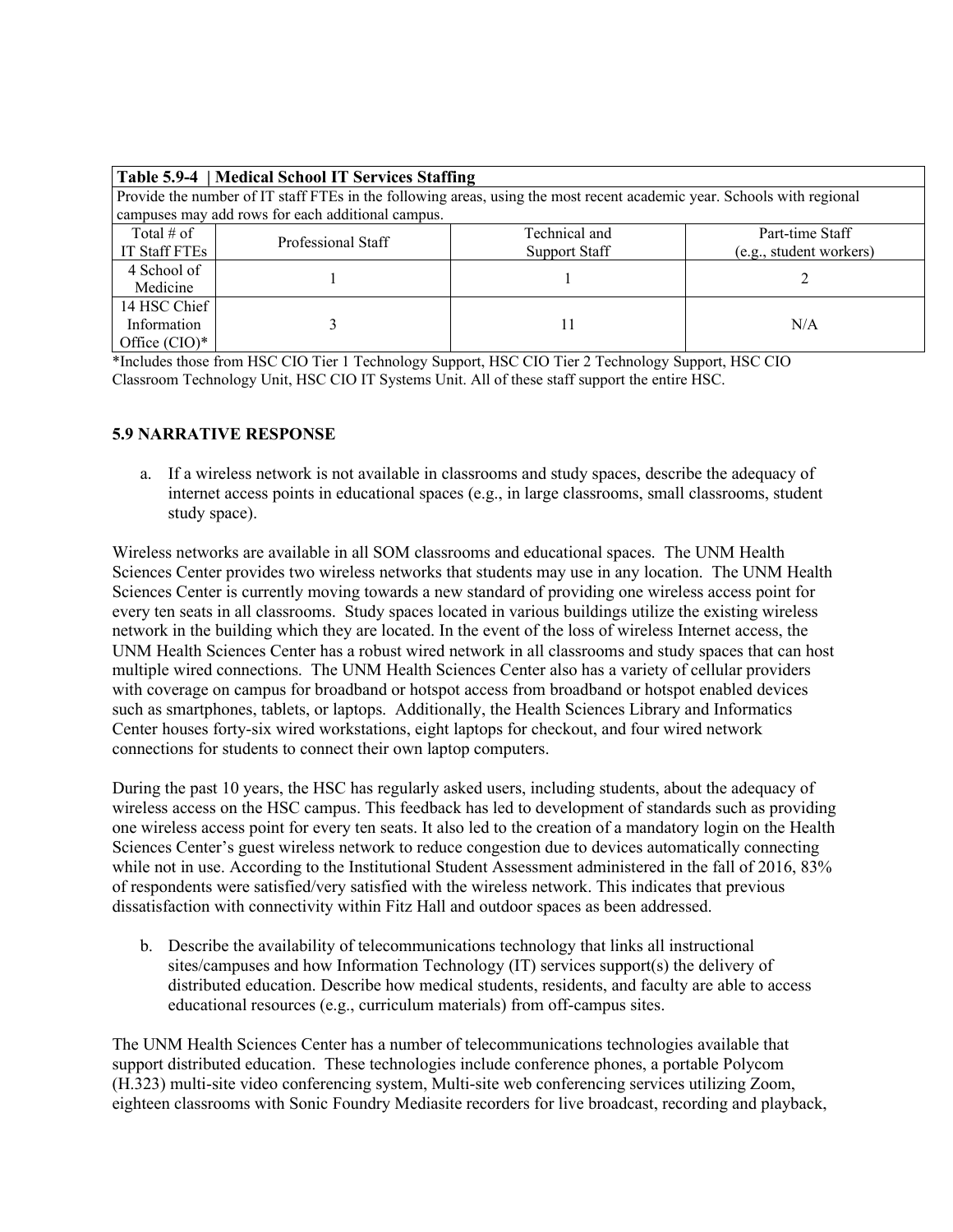and one portable Mediasite recorder utilized in classrooms without a dedicated installation. The UNM Health Sciences Center IT supports the installation, setup, use, and maintenance of these technologies. Some of these technologies are installed in the classrooms, some are scheduled and setup by request. Students have remote access to educational resources such as the learning management system directly through any Internet connection and other educational resources through an institutional Virtual Private Network connection.

c. Provide the title and organization focus of the individual to whom the medical school IT director reports. List any other schools or programs served by the IT services unit(s).

Academic Multimedia Services (AMS), a division of the Office of Undergraduate Medical Education, provides first-line support for the students and staff of UME, responding to their technological and multimedia needs. AMS provides first-tier support for user connectivity issues for UME. AMS is part of the Curriculum Support Center which reports directly to the Associate Dean for Undergraduate Medical Education. This staff is supplemented by the core IT staff of the office of the Chief Information Officer (CIO). The CIO reports to the Executive Vice Chancellor of the HSC and oversees IT for all research, clinical, and educational activities of the HSC. The CIO staff provide installation, maintenance, and support of core IT components such as the infrastructure and access to the wired and wireless networks, the virtual private network access, and all technologies installed in the classrooms.

d. How does the medical school assess the adequacy of information technology resources to support the educational program?

Evaluations for all clerkships, asked of Phase II (3rd year medical students) at the end of each clerkship block, include questions regarding adequacy of classrooms and conference rooms at clinical sites; computer workstations in clinical areas; wireless technology and conference room technology; and lounge and study spaces available for Phase II students. This is reported after each block as well as in aggregate per clerkship at the 6-month interval and the 12-month interval. Collection of this information started in the 2015-16 academic year and is reported to clerkship directors, the Associate Dean for Undergraduate Medical Education, and the Senior Associate Dean for Medical Education. Evaluation data for the 2016- 2017 school year showed improved satisfaction with classroom and conference room technology, computer workstations and wireless technology at clinical sites.

e. Describe the ways that staff members in the IT services unit are involved in curriculum planning and delivery for the medical school. For example, do IT services staff assist faculty in developing instructional materials, assist in developing or maintaining the curriculum database or other curriculum management applications, or help faculty learn to use the technology for distance education?

IT Staff members at Academic Multimedia Services (AMS) work directly with the curriculum committee members and block chairs to consult and assist with the technology used in the delivery of the curriculum. AMS is responsible for training faculty how to use the available technology and helps setup, prepare, and test the classroom technology prior to classes.

AMS is involved in:

the development of media for the curriculum;

• design and administration UNM School of Medicine's Learning Management System (Brightspace);

assisting faculty in the development of on demand learning modules using Office Mix and Camtasia;